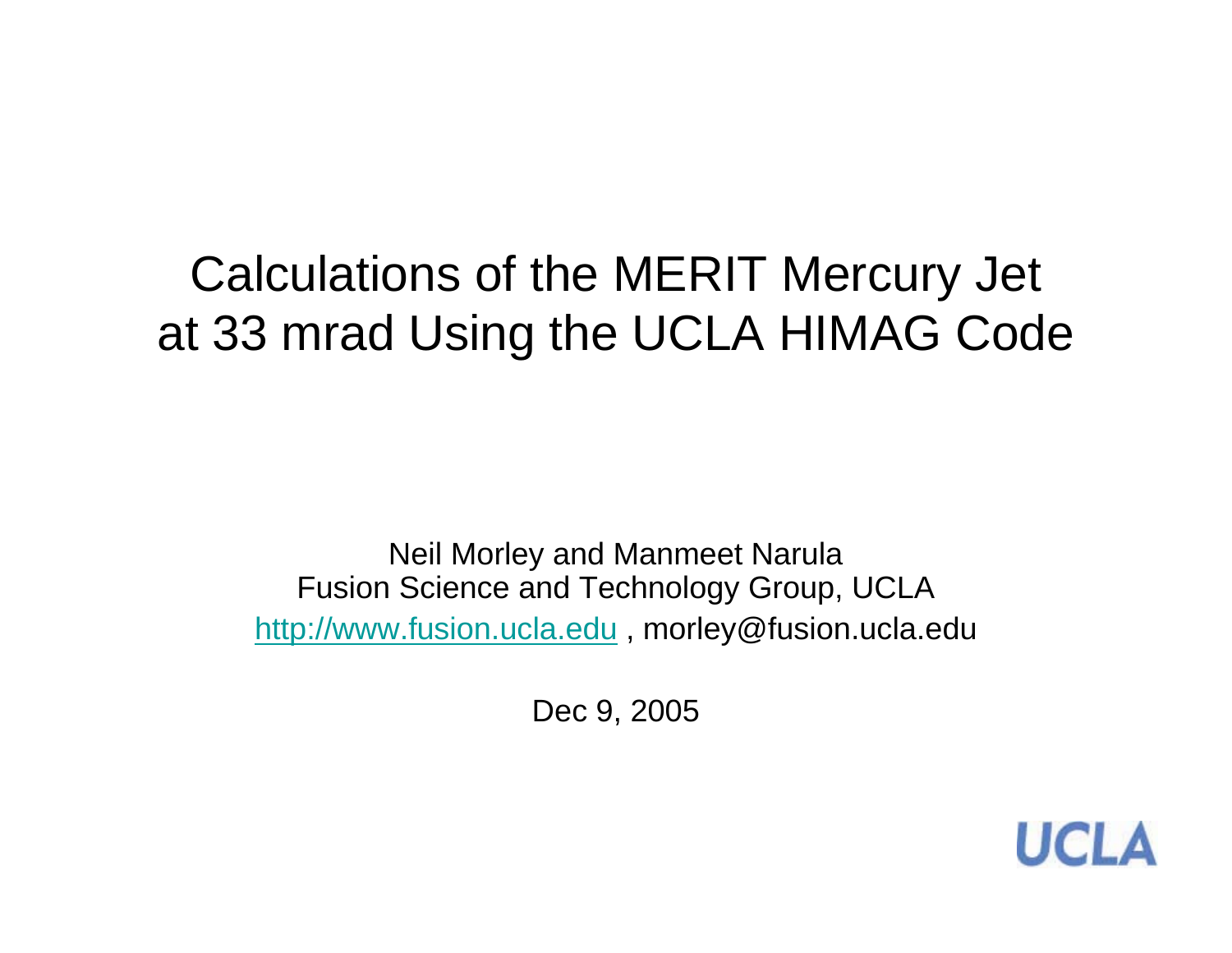## Jet case 05

- $\bullet$  Jet location at 50 cm upstream of magnet center, and 1.65 cm below the magnetic axis of the solenoid.
- $\bullet$  Jet tilt 33mrad (1.89 degrees) w.r.t the horizontal. The magnetic axis is horizontal. All plots drawn in the reference frame of the inlet nozzle.
- Jet inlet velocity: 20 m/s.
- $\bullet$ Inlet condition on electric potential:  $\Phi = 0$ .
- $\bullet$ Outlet current boundary condition:  $J_n = 0$ .
- •MHD force turned off in the last 2cm flow length.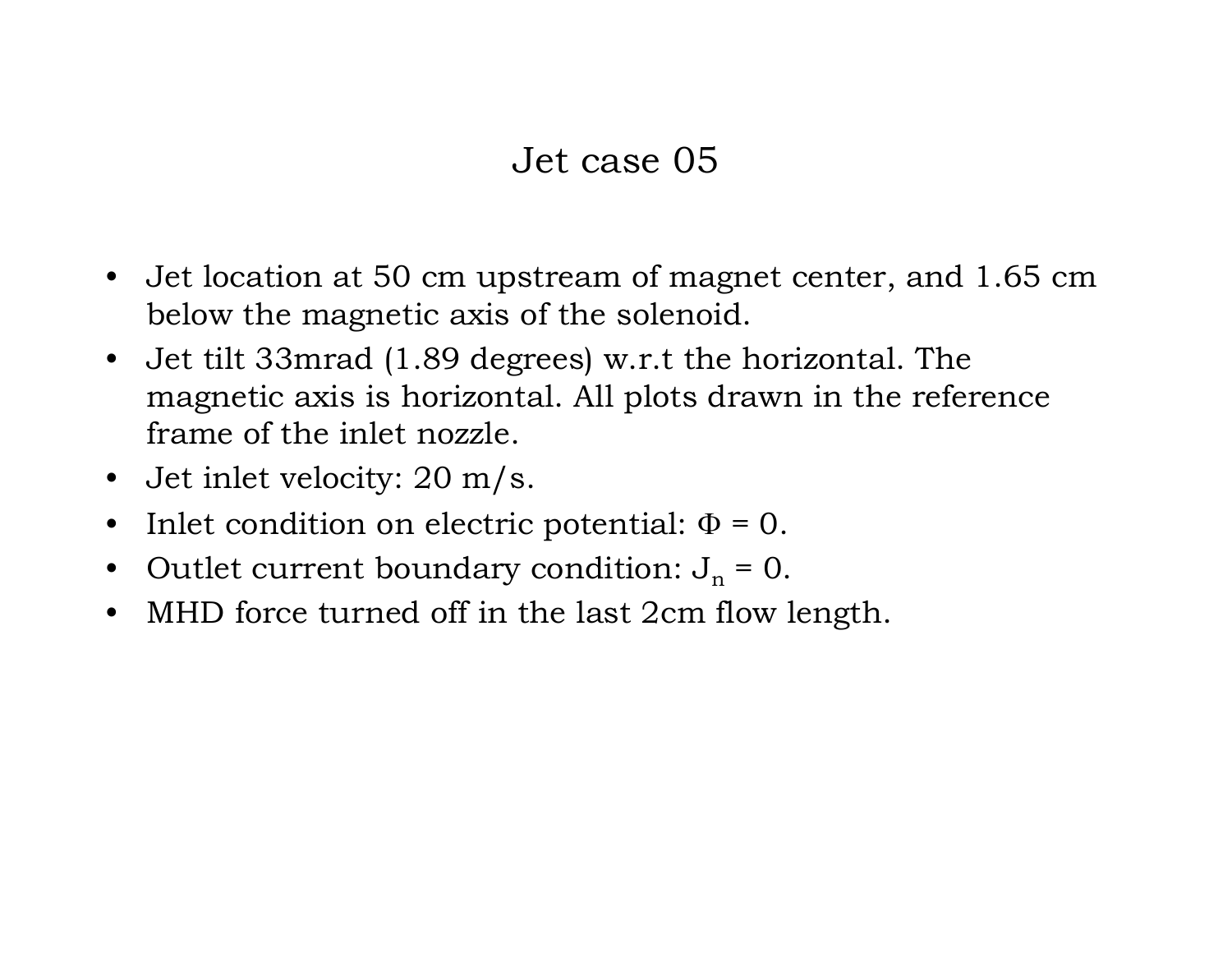

The jet cross section at the center (Y=0) and the planer magnetic field vectors. The X axis is the axis of the inlet nozzle that makes an angle of 1.89 degrees to the horizontal.

The four figures show the same plot at different locations along the initial jet axis.